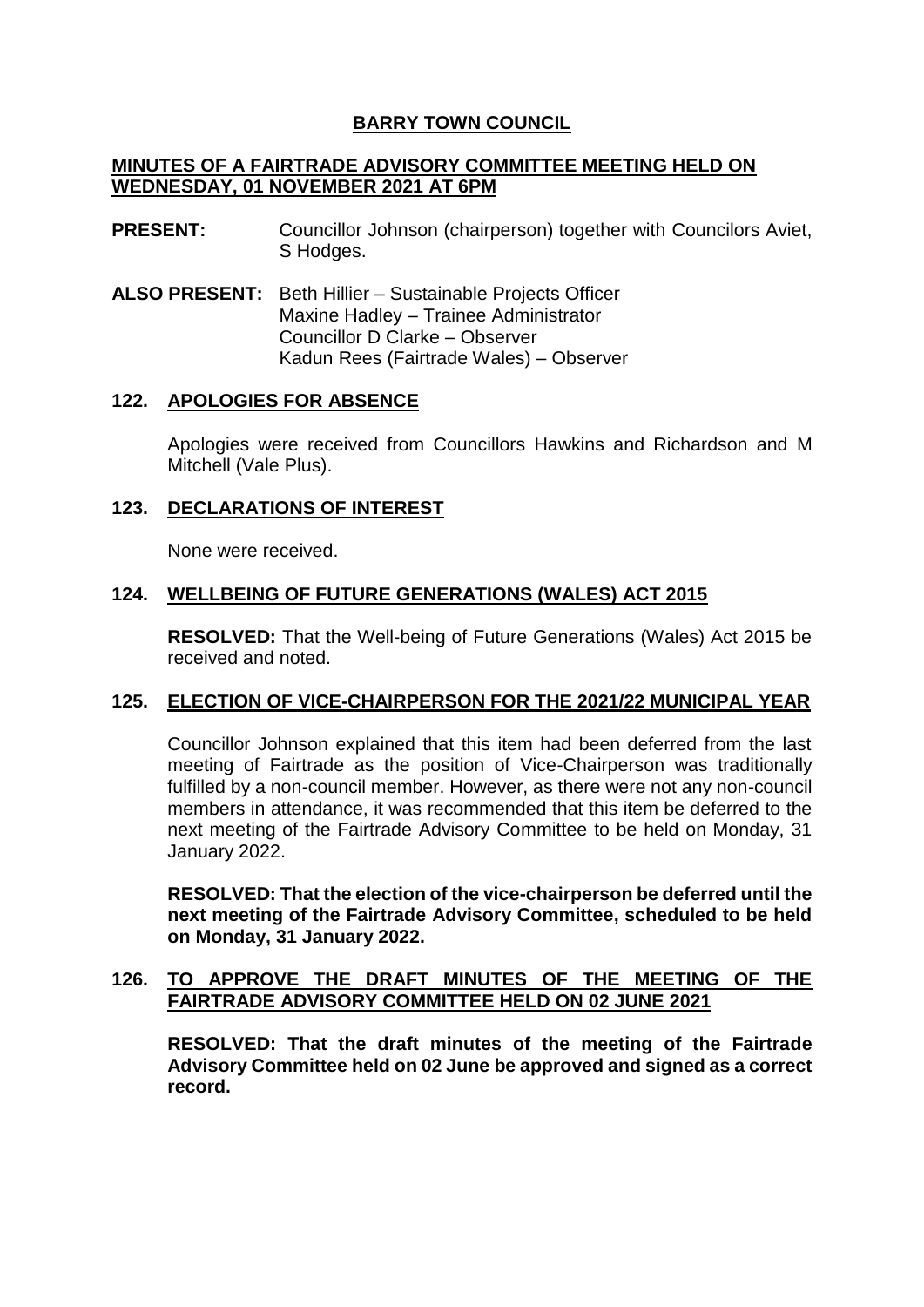## **127. BUDGET MONITORING REPORT SEPTEMBER 2021 AND DRAFT BUDGET 2022/23**

Members were provided with the Committee's expenditure in the 2021/22 financial year as at the end of September 2021 and were requested to consider their requirements to be included in the draft estimates for 2022/23.

**RESOLVED: That the budget monitoring report for September 2021, noting the available balance of £1,000 for the remainder of 2021/22 be received and noted.**

#### **RECOMMENDED:**

**To a meeting of the Finance, Policy and General Purposes Committee to be held on 25 November 2019, that the Fairtrade Advisory committee requirements for 2020/21 remain the same.**

## **128. FAIRTRADE WALES UPDATE**

The committee received an introduction from Kadun who had recently taken on the role as Community and Communication Officer for Fairtrade Wales. Kadun outlined his aims and objectives for the strategies in place to promote Fairtrade in Wales. Kadun supports Fair Trade communities in Wales by organising regular meetings and managing resources, as well as supporting social platforms.

Councilor S Hodges asked if Kadun could suggest any ideas on how to engage the public with a successful event for Fairtrade to relaunch in some way.

The Chair expressed a desire to arrange a similar event that Dinas Powys Fairtrade Group and Valeways organized last Spring which involved young people drawing what Fairtrade looked like to them and creating an updated survey which could raise public awareness through links made with local supermarkets.

## **RESOLVED:**

- **1. That the Community and Communication Officer of Fairtrade Wales will email the members with any ideas or suggestions that he has to engage the community with Fairtrade.**
- **2. That the report from Kadun Rees of Fair Trade Wales be received and noted.**

## **129. FAIRTRADE ACTIVITIES 2021 – 2022**

Members were provided with information regarding activities that have been taken place since the last meeting of the committee held on 2 June and any activities planned up until 2022.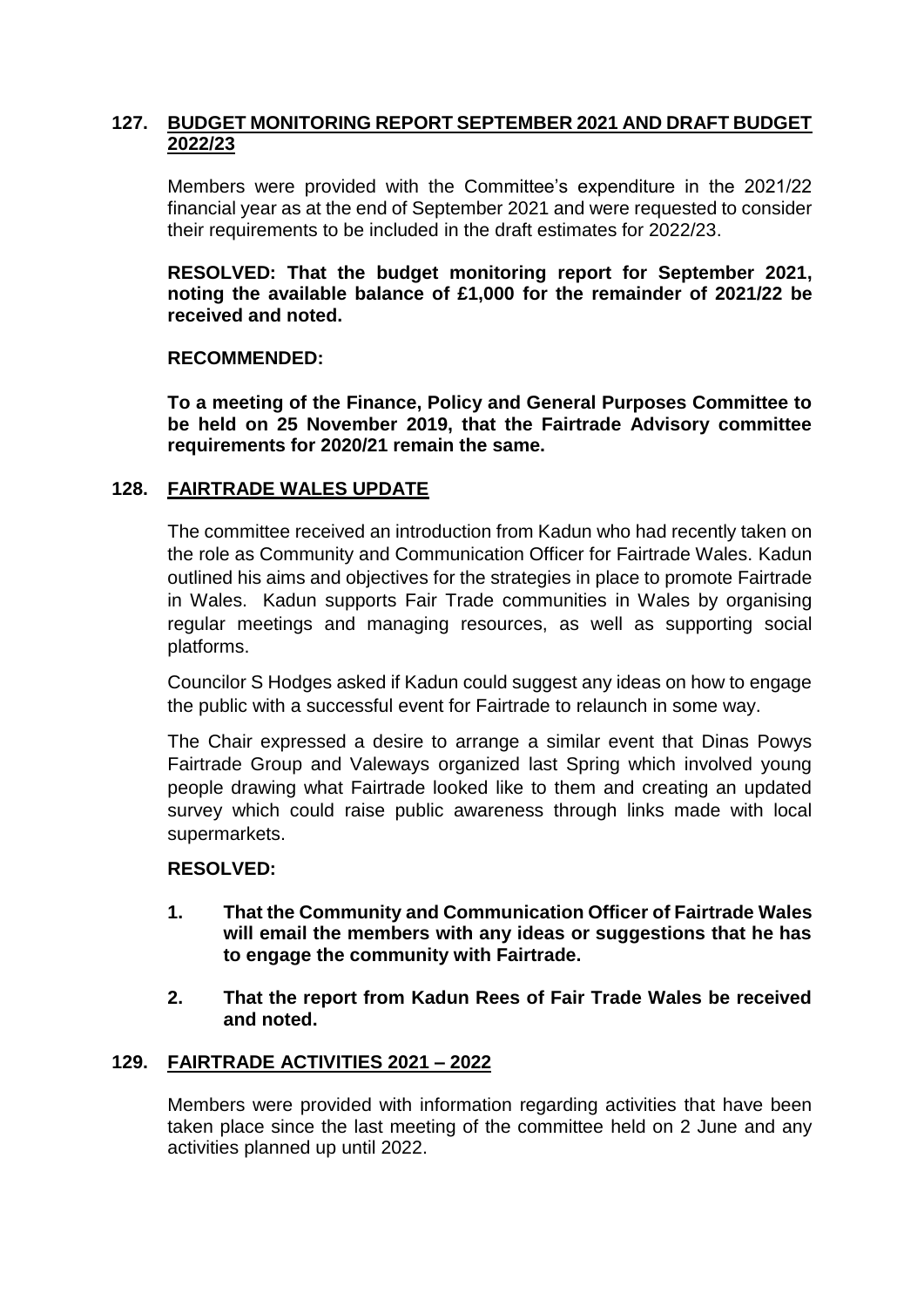The Chair reminded members that Fairtrade bananas are to be distributed at the Town Council's Santa Fun Run held on the 5th December in order to promote Fairtrade. The Chair also noted that he still had the banana costumes and that the number of bananas required would be determined by the number of people registered.

Councillor S Hodges noted that the brass band had been in contact regarding the Santa Fun Run and requested that the Sustainable Projects Officer follow this up.

The Chair queried whether Cadoxton Methodist Church may be interested in supporting an event as they had in previous years, such as with the bake sale and Fair Trade service.

Members discussed International Woman's Day (Tuesday 8 March 2022) and whether a coffee morning would be possible. Members determined that should a coffee morning take place it would be beneficial to involve Llantwit Major and Penarth Town Councils.

Councillor S Hodges advised that Councillor N Hodges was available to be quiz master for Fair Trade Quiz. The Chair suggested that the Sustainable Projects Officer arrange possible dates during Fairtrade Fortnight 2022.

### **RESOLVED:**

- **1. That the Sustainable Projects Officer Contact Dave Weston (Barry Brass Band) for availability for the Santa Fun Run.**
- **2. That the Sustainable Projects Officer arrange possible dates for the Fairtrade quiz night at the Cemetery Approach Community Centre.**
- **3. That Fair Trade bananas are purchased in support of the Annual Santa Fun run based on numbers registered.**
- **4. That should the Fairtrade Advisory Committee support International Women's Day through a coffee morning that Llantwit Major and Penarth Town Council are involved.**

#### **130. FAIRTRADE WORK PROGRAMME**

Members were provided with a report to facilitate a discussion to determine the groups 2021/ 2022 work programme.

The chair noted that much of the groups potential work programme had been dictated by the Coronavirus Pandemic. He suggested reviewing the Fairtrade Action Plan in depth to determine what could be achieved in the forthcoming year. The Chair also suggested he would contact local newspapers to ensure local Fairtrade events were being covered.